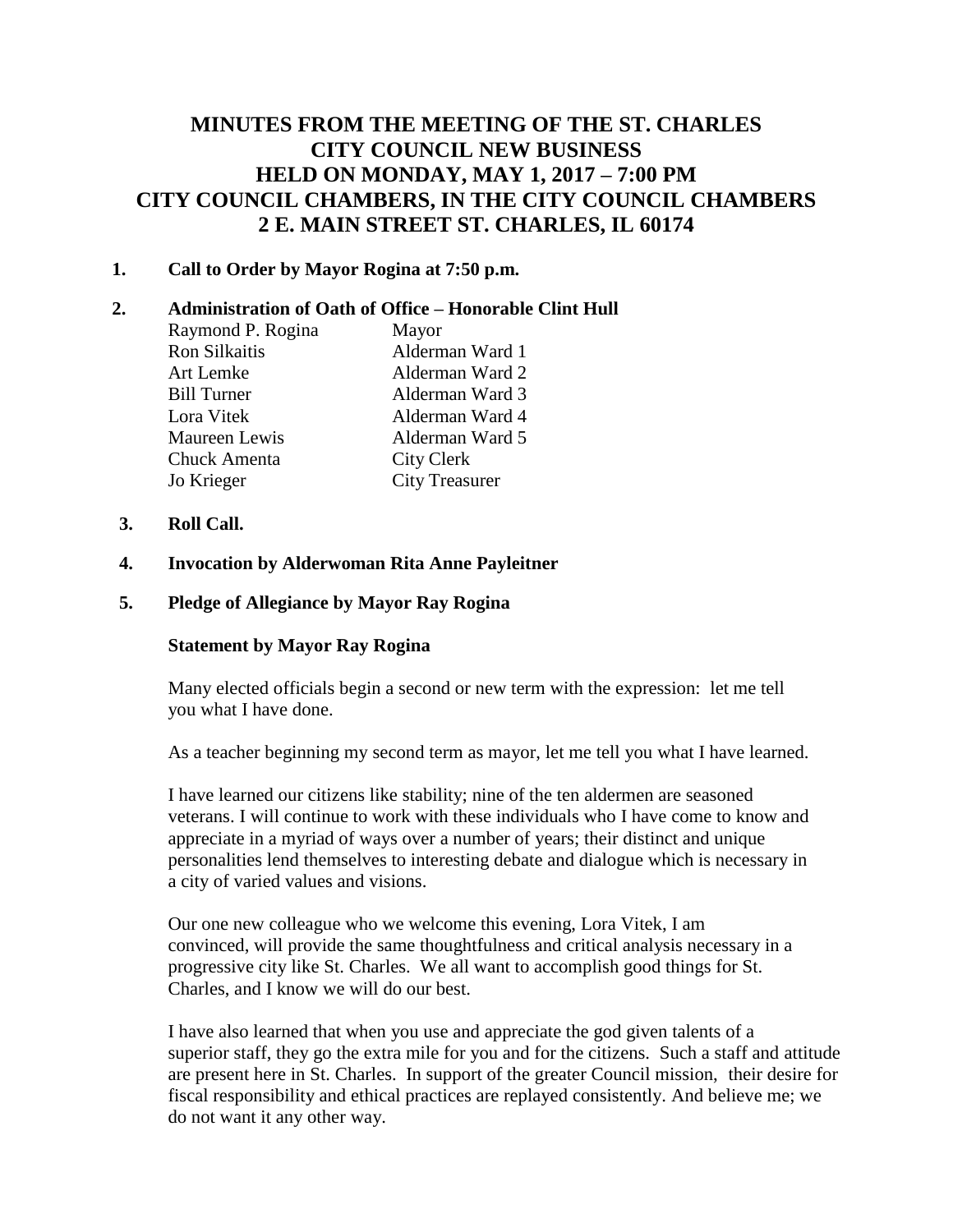> I have also learned a lot about the entrepreneurs who provide a multitude of choices for our residents and the spending of their discretionary and non-discretionary dollars. Some are keen, sharp businessmen and women who become quite successful; others stay above the break-even line and try harder; a few are not as successful and leave us. But I have learned that at the beginning of each venture, they were all excited about our community and the opportunities it presents.

I have also learned that this community cares: it's not-for-profits and its volunteers continue to amaze me. And as you will see tonight, more are willing to give back to help take their community to a higher level. Others have done their job and we thank them profusely for all that they have contributed. This giving back phenomena extends to the aforementioned entrepreneurs who sponsor many an event that brings joy to our citizens.

I have learned we are not the perfect city nor does everyone appreciate the efforts of staff, elected officials and volunteers. But then our great friend Mr. Lincoln was right about pleasing all of the people.

I am afraid to admit that I also learned and reflected that in four years, aside from making mention of her when I announced my candidacy, I have never, in a public forum, thanked my wife for her volunteerism and support to this city, our city. She avoids the limelight but not tonight; thank you Diane for your support to me and your dedication to St. Charles.

Finally, what I learned is that I am quite a lucky guy. While I lost my mom last term, I know she watches over me; my dad is still sharp as a tack at 93 and one could say he is my pseudo consigliere; I am happy both had the chance to see me sworn four years ago. Last term my son Matthew, who I am proud to call a fellow public servant, married a wonderful woman, Anna, who is also a fellow public servant. And to top it all off, I am the Mayor of one of Chicago's finest suburbs. It's a town where heritage is king, community is valued, opportunity lurks at every turn, and service is given with a smile. A river runs through and every day we are thankful for what we have.

Yes, I am a lucky guy and a proud one. I'm proud to be your colleague, proud to be your friend, proud to have spent my career in this community, and now proud to be your Mayor for another term. God bless all of you here tonight and God bless the City of St. Charles. Thank you. – Ray Rogina

# **6. Presentations**

- Presentation of a Proclamation Declaring May  $7<sup>th</sup>$  through May 13<sup>th</sup> Travel and Tourism Week in the City of St. Charles.
- Presentation of a Proclamation Declaring May  $7<sup>th</sup>$  through May  $13<sup>th</sup>$  as Public Service Recognition Week in the City of St. Charles.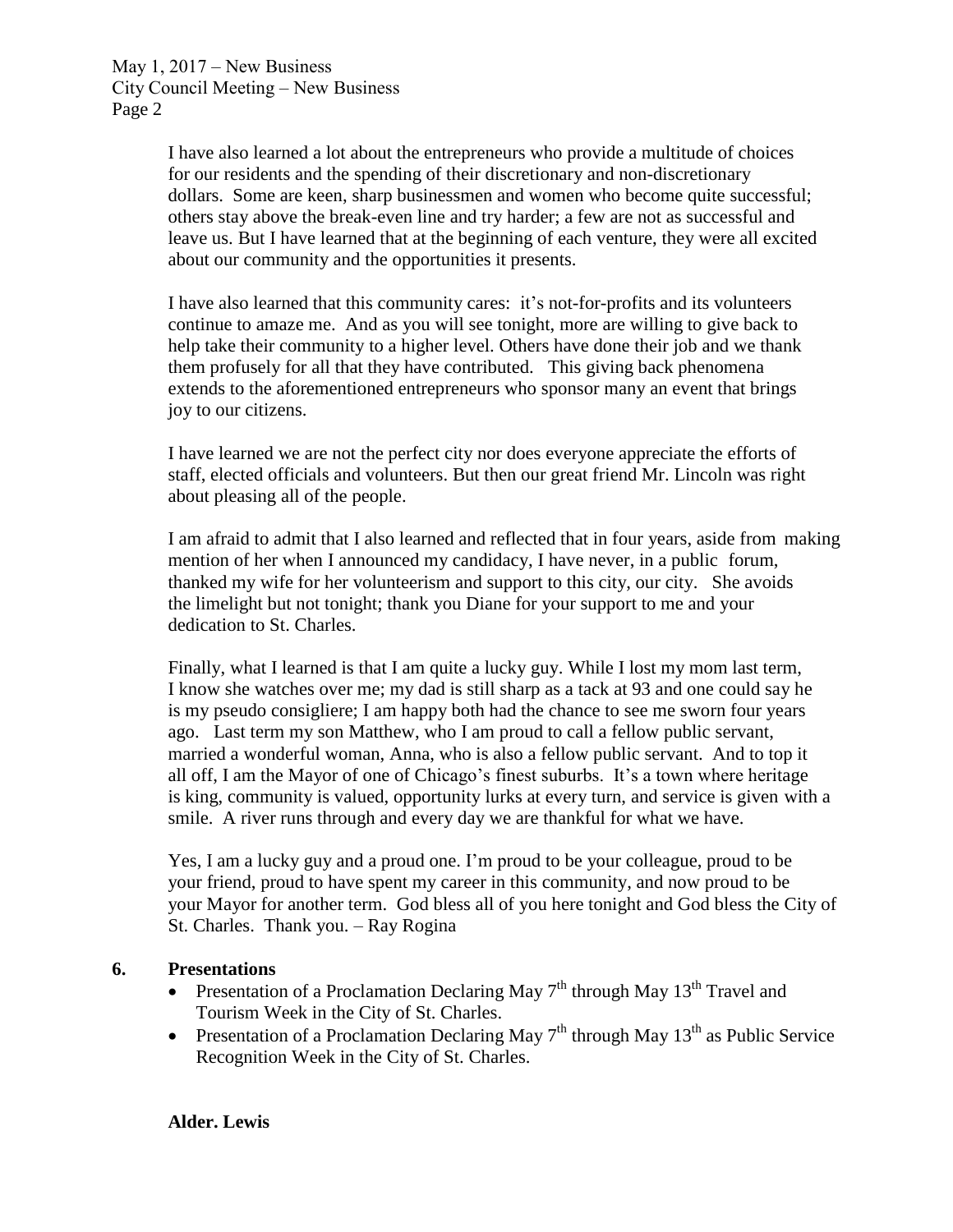> I had the opportunity to be a tour guide for 'bring your student to work' today for the city of St. Charles and I highly recommend to my colleagues if they ever have the opportunity to spend the day without staff and their children, it was a wonderful experience and I just wanted to thank them for putting on a really good show today and I know you do it every day and I can't speak highly enough about what a wonderful day it was.

7. **Omnibus Vote. Items with an asterisk (\*)(\*)** are considered to be routine matters and will be enacted by one motion. There will be no separate discussion on these items unless a council member/citizen so requests, in which event the item will be removed from the consent agenda and considered in normal sequence on the agenda.

**None**

# **I. New Business**

Mayor Rogina asked to move item A to after item F as the extension of the contract would make more sense to be voted on after the vote to reapprove the City Administrator for Fiscal Year 2017/18. There was no objection and the agenda item was moved with no further discussion or disapproval.

- **B. Motion by Stellato, seconded by Lemke to approve the presentation of a recommendation from Mayor Rogina to approve appointments of new members to City Boards and Commissions for Fiscal Year 2017/18:** ROLL CALL VOTE: AYE: Stellato, Silkaitis, Payleitner, Lemke, Turner, Bancroft, Gaugel, Vitek, Bessner, Lewis NAY: 0 ABSENT: 0 MOTION CARRIED
	- Alice Nelson Corridor Improvement Commission
	- Phillip Krahenbuhl Historic Preservation Commission
	- Diane Saylors Youth Commission
	- Cheryl Denz Youth Commission
	- Lara Kristofer Youth Commission
	- Bryan Wirball Zoning Board of Appeals
	- Steve Baginski Board of Police & Fire
	- Cliff Carrignan Liquor Control Commission
	- Ald. Ron Silkaitis Liquor Control Commission
	- Ald. Lora Vitek Liquor Control Commission

C. Motion by Lemke, seconded by Bessner to approve the presentation of a recommendation from Mayor Rogina to approve reappointments of members to City Boards and Commissions for Fiscal Year 2017/18. ROLL CALL VOTE: AYE: Stellato, Silkaitis, Payleitner, Lemke, Turner, Bancroft, Gaugel, Vitek, Bessner, Lewis

NAY: 0 ABSENT: 0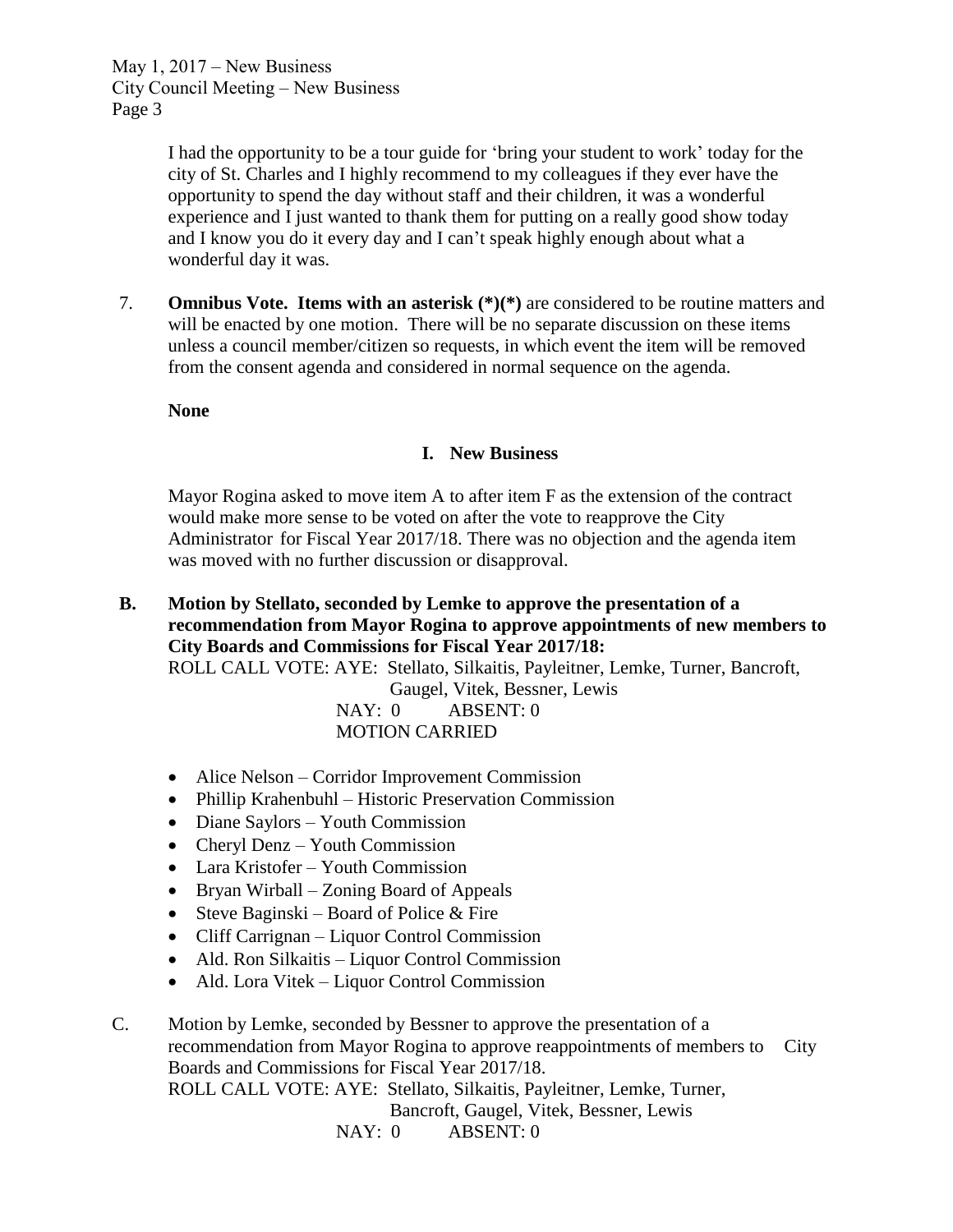# MOTION CARRIED

- Tim Schuetz Corridor Improvement Commission
- Ron Weddell Mental Health Board
- Ron Silkaitis Mental Health Board
- Corrine Pierog Housing Commission
- John Glenn Housing Commission
- Karrsten Goettel Housing Commission
- Tom Hansen Housing Commission
- Anne Becker Visitors Cultural Commission
- Larry Maholland Visitors Cultural Commission
- Kathy Melone Visitors Cultural Commission
- Tom Pretz Historic Preservation Commission
- Peter Vargulich Plan Commission
- Tom Pretz Plan Commission
- Jeffrey Wong Youth Commission
- Nancy McFarland Youth Commission
- Daniel Kelly Youth Commission
- Stacey Anderson Youth Commission
- Charles Simpson Zoning Board of Appeals
- Robert Krawczyk Zoning Board of Appeals
- Dan Hartel (Fire) Building Board of Review
- Mark Marion (Electric) Building Board of Review
- John Wagner (Plumbing) Building Board of Review
- Keith Rollins Board of Fire & Police
- Don Haines Board of Fire & Police
- Robert Gehm Liquor Control Commission
- D. Presentation of Swearing in of the Board of Fire & Police Commissioners by Mayor Rogina as ordered by City Ordinance.
	- Keith Rollins
	- John Kennedy
	- Don Haines
	- Steve Baginski
	- Dianne Kellett
- E. Motion by Stellato, seconded by Bessner a presentation of a recommendation from Mayor Rogina to approve reappointment of City Administrator Mark Koenen for Fiscal Year 2017/18.

ROLL CALL VOTE: AYE: Stellato, Silkaitis, Payleitner, Lemke, Turner, Bancroft, Gaugel, Vitek, Bessner, Lewis NAY: 0 ABSENT: 0 MOTION CARRIED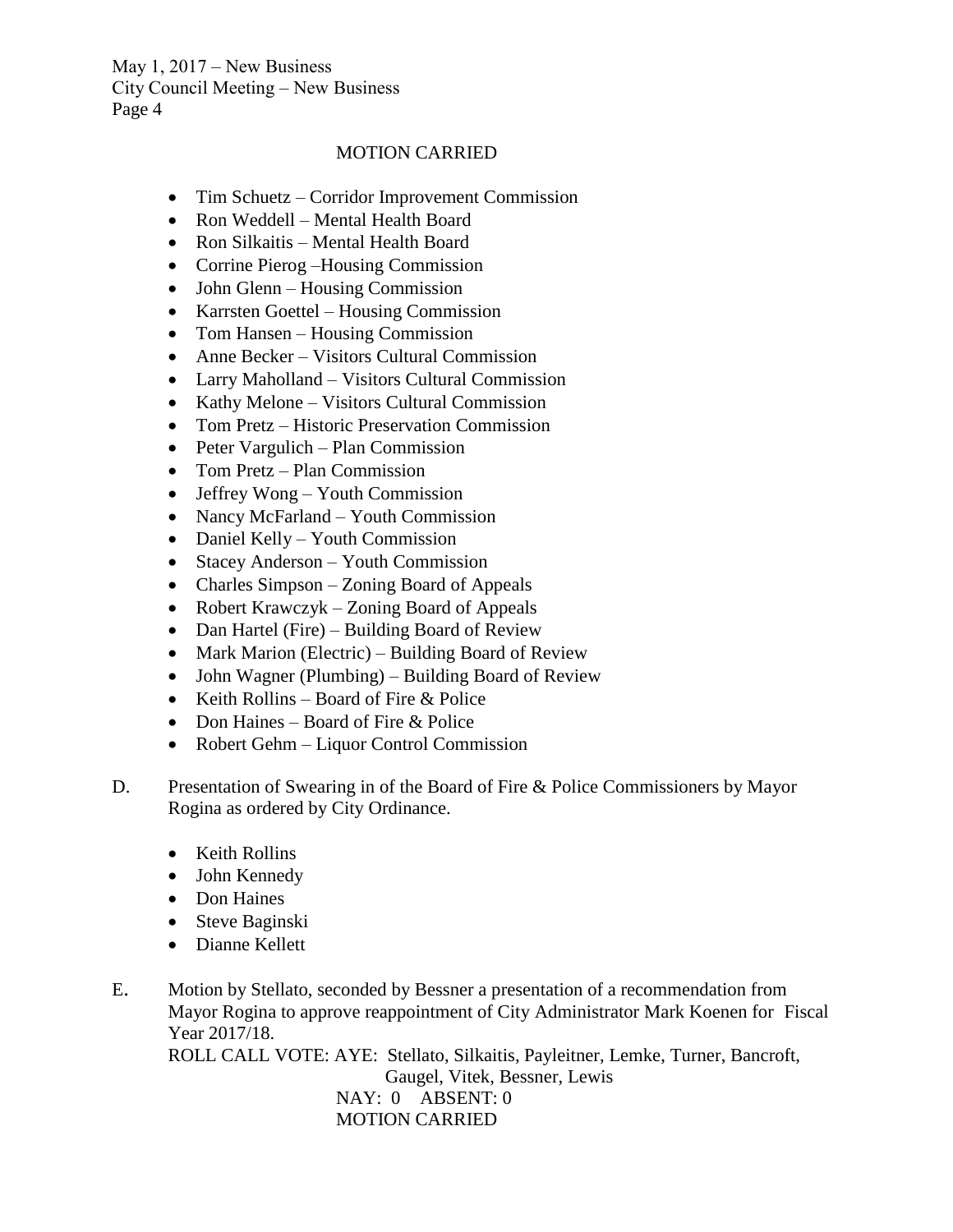- F. Motion by Stellato, seconded by Bessner a presentation of a recommendation from Mayor Rogina to appoint Department Directors as recommended by City Administrator Mark Koenen for Fiscal Year 2017/18. ROLL CALL VOTE: AYE: Stellato, Silkaitis, Payleitner, Lemke, Turner, Bancroft, Gaugel, Vitek, Bessner, Lewis NAY: 0 ABSENT: 0 MOTION CARRIED
- A. Motion by Stellato, seconded by Bessner to approve Resolution 2017-63 Authorizing and Directing the Mayor to Execute and the City Clerk to attest to the Execution of a Certain Extension of the Employment Agreement with Mark W. Koenen, City Administrator. ROLL CALL VOTE: AYE: Stellato, Silkaitis, Payleitner, Lemke, Turner, Bancroft, Gaugel, Vitek, Bessner, Lewis NAY: 0 ABSENT: 0 MOTION CARRIED
- G. Motion by Turner, seconded by Bancroft a presentation of a recommendation from Mayor Rogina to approve appointment of Tracey Conti as Deputy City Clerk for Fiscal Year 2017/18. ROLL CALL VOTE: AYE: Stellato, Silkaitis, Payleitner, Lemke, Turner, Bancroft, Gaugel, Vitek, Bessner, Lewis NAY: 0 ABSENT: 0 MOTION CARRIED
- H. Motion by Lemke, seconded by Stellato a presentation of a recommendation from Mayor Rogina to approve reappointment of City Attorney John McGuirk of Hoscheit, McGuirk, McCracken & Cuscaden PC for Fiscal year 2017/18. ROLL CALL VOTE: AYE: Stellato, Silkaitis, Payleitner, Lemke, Turner, Bancroft, Gaugel, Vitek, Bessner, Lewis NAY: 0 ABSENT: 0 MOTION CARRIED
- I. Motion by Stellato, seconded by Gaugel a presentation of a recommendation from Mayor Rogina to approve appointments of Mayor Pro Tem, Committee Chairmen, and City Liaisons. ROLL CALL VOTE: AYE: Stellato, Silkaitis, Payleitner, Lemke, Turner, Bancroft, Gaugel, Vitek, Bessner, Lewis NAY: 0 ABSENT: 0 MOTION CARRIED

#### **Committee Reports**

**Government Operations – Alderman Bancroft, nothing further**

**Government Services – Alderwoman Payleitner, nothing further**